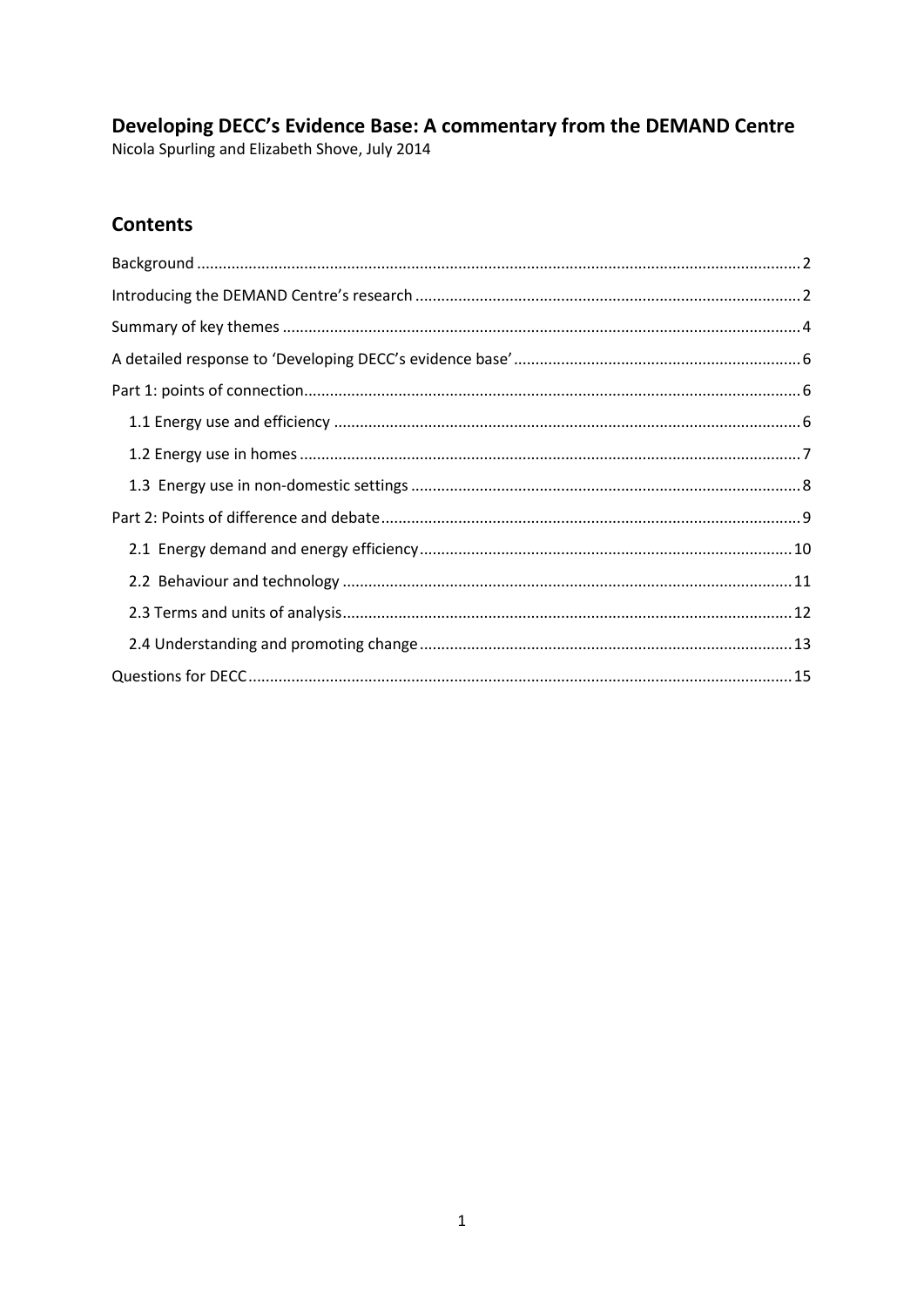### <span id="page-1-0"></span>**Background**

DEMAND (Dynamics of Energy, Mobility and Demand) is one of six End Use Energy Demand Research Centres, and is funded by the Research Councils UK, ECLEER (EDF R&D), Transport for London and the International Energy Agency. DEMAND, which runs from 2013-2018, is led by Elizabeth Shove (Lancaster); Gordon Walker (Lancaster); Greg Marsden (Leeds) and Sylvie Douzou (ECLEER, EDF R&D, Paris), and involves researchers from 9 universities across the UK and from EDF R&D, Paris. See [WWW.DEMAND.AC.UK](http://www.demand.ac.uk/) for more details.

This document shows how the DEMAND centre's research and its future plans relate to the priorities outlined in "Developing DECC's Evidence Base" (2014) – hereafter, DEB. In mapping points of connection and difference this commentary contributes to ongoing dialogue between DEMAND and DECC. In what follows, our aim is to identify the types of contribution that the DEMAND centre could make to the evidence base and to underlying understandings of energy and demand. As well as giving specific examples of how DEMAND contributes to the DECC evidence strategy we identify what seem to us to be gaps, tensions and opportunities for further development.

The DEMAND centre's research is informed by a distinctive theoretical approach, recognising that energy is not used for its own sake but as part of accomplishing social practices at home, at work and in moving around. This has a number of practical consequences: for example, we are interested in how shared conventions and expectations of daily life develop and in what these mean for energy demand. We focus on the unit of the practice (heating, laundering, office working, daily showering, cooking, lighting, etc.) rather than on individual behaviour. We analyse the technologies and infrastructures that sustain contemporary patterns and rhythms of energy-related practices, showing how these arrangements change and how understandings of normality, entitlement and need evolve (for further information about the DEMAND Centre's approach visit [http://www.demand.ac.uk/what-is-demand/\)](http://www.demand.ac.uk/what-is-demand/).

DEB contends that "People are the agents of change in the energy system" and goes on to emphasise the importance of improving "our understanding of how people behave, whether as individuals at home or work, or as part of communities, businesses or whole supply chains or workforces" (DEB p14). In general terms, there is no part of the DEMAND programme that is not, in some way relevant to this ambition – not necessarily as a source of data, but as a source of fresh ideas, concepts and ways of thinking about 'people', 'institutions' and to a lesser extent 'markets'.

That said, there are important points of difference. For example, DEMAND research views people as the carriers rather than the agents of change, it acknowledges the extent to which technologies/infrastructures and social practices co-evolve (this is not simply a question of how technologies are used), and it recognises that policy making is itself implicated in reproducing and shaping conventions and practices of daily life at work and at home. In taking this approach, DEMAND brings new theories and concepts into view. Whilst this is consistent with DECC's ambition to "directly engage researchers working in the wider social sciences including those working outside the topic of energy" (DEB p14) it is also a source of productive tension. Our commentary does not shy away from the fact that there are real and potentially controversial differences of approach

Before going into detail we provide a brief outline of the DEMAND centre's research, and a summary of key themes arising from our comparison of DEB's priorities and DEMAND's agenda.

### <span id="page-1-1"></span>**Introducing the DEMAND Centre's research**

The DEMAND Centre's research is organised into 5 themes and 15 projects, summarised in Table 1.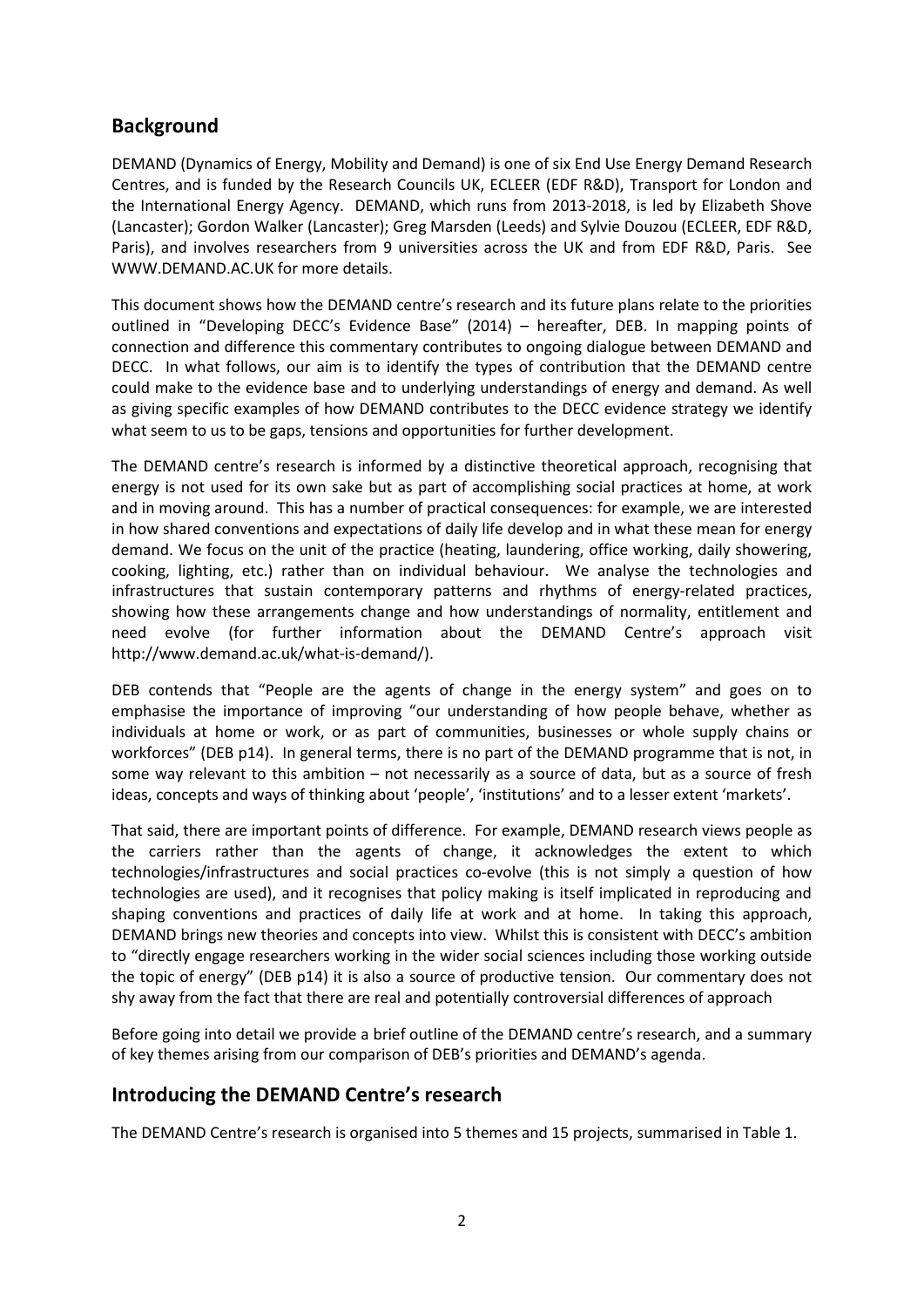Table 1: The DEMAND Centre's research: themes and projects

| <b>Theme</b> | Project                                                                      | <b>Dates</b>          | <b>Further</b><br><b>Information</b>                                                              |
|--------------|------------------------------------------------------------------------------|-----------------------|---------------------------------------------------------------------------------------------------|
|              |                                                                              |                       |                                                                                                   |
| Theme 1      | Trends and patterns in energy demand                                         | May 2013 - April 2016 | http://www.demand.ac.uk/r<br>esearch-themes/theme-1-<br>trends-and-patterns-in-<br>energy-demand/ |
| Theme 2      | How end use practices change                                                 |                       |                                                                                                   |
|              | 2.1<br>Domestic IT use                                                       | June 2014 - Dec 2016  |                                                                                                   |
|              | 2.2<br><b>Business travel</b>                                                | Nov 2014 - May 2016   | http://www.demand.ac.uk/r<br>esearch-themes/theme-2-<br>how-end-use-practices-<br>change/         |
|              | 2.3<br>Older people and mobile lives                                         | Nov 2014 - Oct 2016   |                                                                                                   |
|              | 2.4<br>The dynamics of energy use in daily life                              | May 2015- May 2017    |                                                                                                   |
| Theme 3      | Managing infrastructures of supply and                                       |                       |                                                                                                   |
|              | demand                                                                       |                       |                                                                                                   |
|              | 3.1<br>Adapting infrastructure for a lower carbon<br>society                 | May 2013-May 2017     |                                                                                                   |
|              | Negotiating needs and expectations in<br>3.2<br>commercial buildings         | Sep 2014- Jan 2016    |                                                                                                   |
|              | Infrastructures for online shopping:<br>3.3<br>integrating supply and demand | Nov 2015-Oct 2017     | http://www.demand.ac.uk/r<br>esearch-themes/theme-3-                                              |
|              | Monitoring and controlling demand<br>3.4                                     | May 2015- April 2017  | managing-infrastructures-of-<br>supply-and-demand/                                                |
| Theme 4      | Normality, need and entitlement                                              |                       |                                                                                                   |
|              | 4.1 Energy, need and justice                                                 | May 2013- May 2016    |                                                                                                   |
|              | Beyond elasticities: affording mobility<br>4.2                               | Nov 2014 - Oct 2016   |                                                                                                   |
|              | 4.3 Implicit energy governance                                               | Oct 2015 - Sep 2016   | http://www.demand.ac.uk/r<br>esearch-themes/theme-4-<br>normality-need-and-<br>entitlement/       |
| Theme 5      | <b>Integration and application</b>                                           | May 2013-May 2018     | http://www.demand.ac.uk/r<br>esearch-themes/theme-5-<br>integration-and-application/              |

In brief, projects in Theme 1 integrate and analyse existing data (e.g. time use surveys, energy data and national travel data) to identify trends and variations in the social practices that underpin energy demand. As part of this work, Theme 1 has developed methods that enable more sophisticated analyses of spatial, temporal and social variations in end use practices. These techniques and the insights that follow are relevant for current policy initiatives (e.g. smart metering), and for developing models of future energy demand that take account of the temporal ordering of daily life and of the fixity/flexibility of different end-uses of energy .

Projects in Theme 2 explain how and why specific practices are changing. Our focus is on aspects of everyday life that are evidently in transition: domestic IT use, business travel and the travel of older people. The aim is to assess the implications of these changing practices for energy use and for current and new forms of demand management.

Theme 3 focuses on the systems and infrastructures on which end use practices depend. This set of projects uses methods and ideas from history, sociology and geography to show how infrastructures have been adapted, modified and layered on top of one another, and how contemporary systems of provision are operated and managed. Projects in this theme concentrate on domestic energy, personal mobility, office work and online shopping. In all cases, the aim is to identify possible paths for the future adaptation and reconfiguration of infrastructures *and* end-use practices.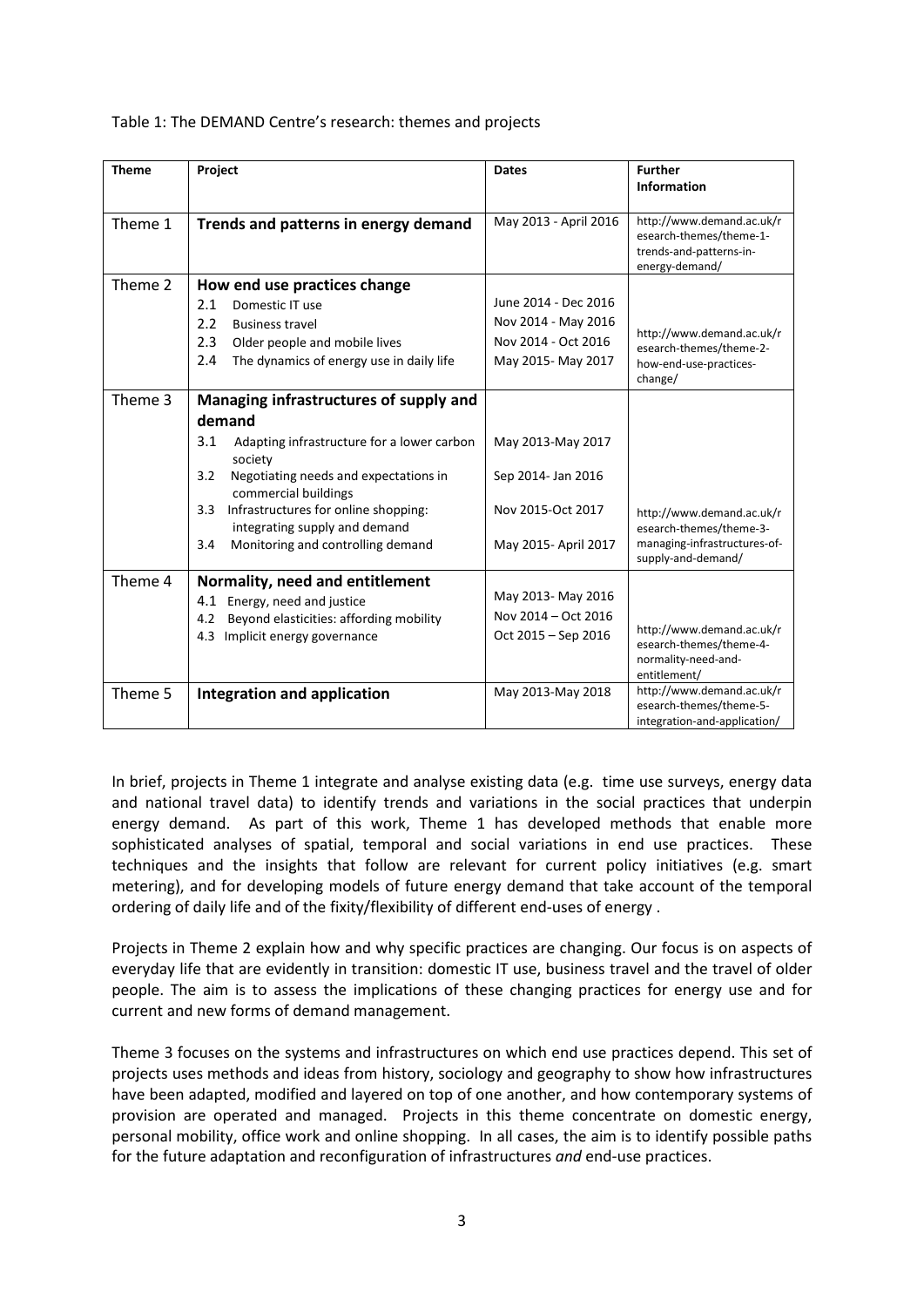Theme 4 tackles fundamental questions of justice, need and entitlement, doing so in order to generate and inform public policy and national and international debate about how much energy consumption and mobility is required to participate effectively in society, and how these needs might change.

Theme 5 'Integration and application' involves the production and promotion of academic and nonacademic output that synthesises cross-project findings relating to the constitution of demand, (how energy demanding practices vary, how are they enacted, by whom, when and where), the dynamics of demand (how technological innovations such as smart grids, electric vehicles, better management and control systems, shape and are shaped by innovations in end use practices), and opportunities for steering demand (how evolving patterns of energy demand might be confronted and steered).

The following paragraphs summarise six key themes arising from our detailed analysis of points of connection and difference between DEMAND's research programme and DEB's priorities.

## <span id="page-3-0"></span>**Summary of key themes**

#### • **Peak load and the timing of energy demand**

DEMAND research provides detailed insight into of the social distribution and temporal patterning of energy-demanding practices; showing when in the day, week or year specific energy-using practices occur and when related equipment is in use. Further analysis of sequences and rhythms of practice is important for understanding the forms of fixity and flexibility that follow, and for assessing the social viability of undertaking specific practices at other times of the day, the week or the year. (see section 1.1 of this document).

*This research is relevant to those in DECC working on Smart Meters and Smart Grids, DECC's evidence base on Energy Saving Products, the Fuel Poverty Team and the Big Energy Saving Network Team, Customer Insight Team, Consumers and Household Directorate, those working on electricity demand and technical energy analysis.*

#### • **Informing longitundinal analysis**

Our work on the histories of home infrastructures and domestic energy use shows, in detail, how different energy using practices have changed from the 1940s to the present day. Another project follows the full range of practices that make up daily life (at home, work, leisure), showing how these change over the life course (See section 1.2 of this document).

*This work will help situate policy interventions within and as part of longer term trajectories of change. It will also provide useful insight into the relation between infrastructures (buildings) and social practices – relevant for future longitudinal analyses of cohorts and their energy demands.*

#### • **Adapting infrastructure**

DEMAND recognises that domestic and non-domestic energy demand depends on the changing infrastructures of homes and offices and on related opportunities to consume (See section 2.2 of this document). DEMAND's research shows how and why expectations of 'normal' provision – for instance of heating, lighting and hot water – have changed. As DEMAND's research indicates, professional organisations, standards bodies, local authorities and developers continue to shape the extent and character of domestic and non domestic energy consumption.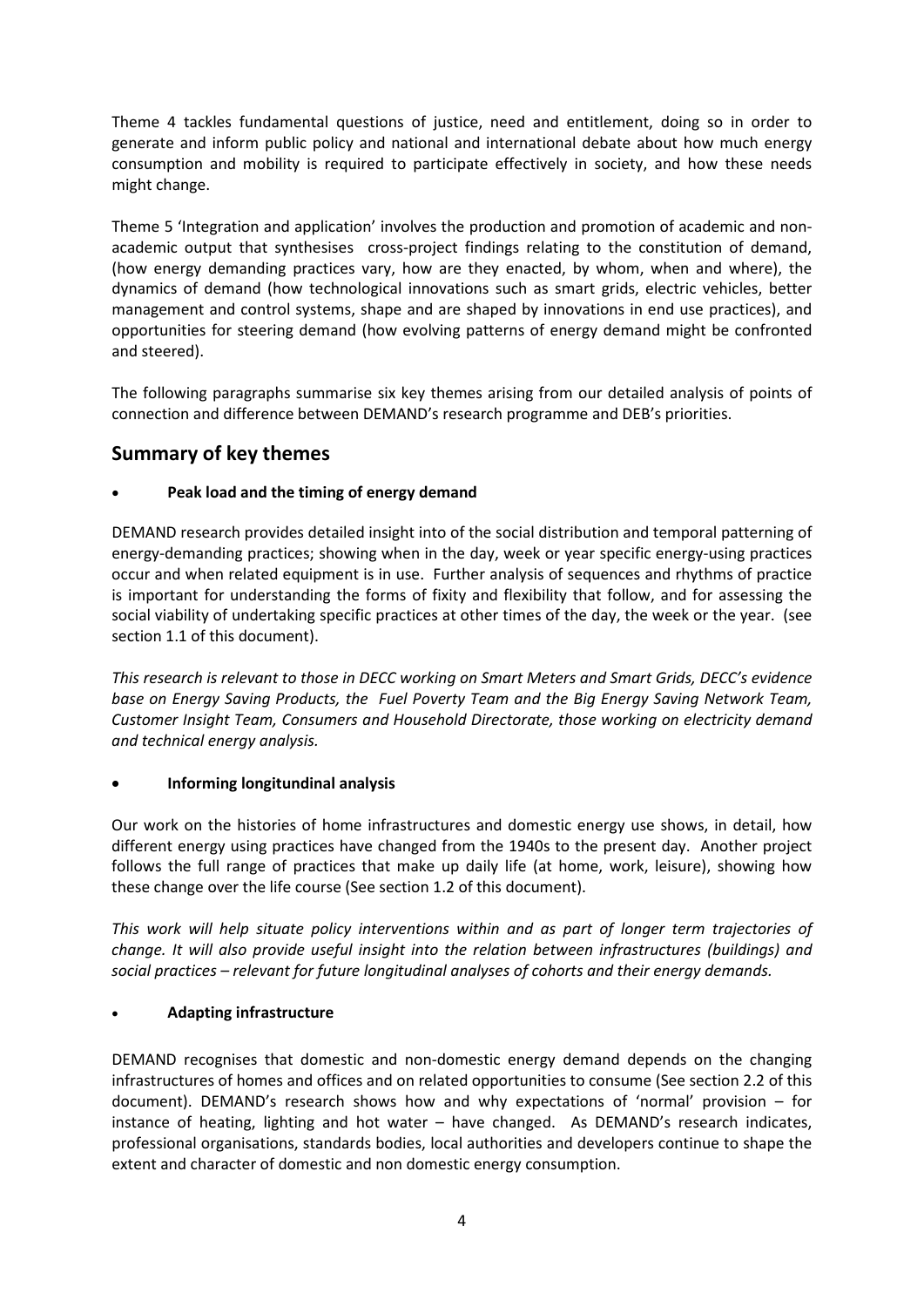*This work could feed into DECCs plans for promoting lower carbon methods of heating as set out in the Heat Strategy and 2050 Pathways Analysis.*

#### • **Non-domestic energy use**

DEMAND takes a distinctive approach to non-domestic energy use. Rather than focusing on individual decision makers within organisations, we consider the trends in which such people are caught, including local conditions and contexts (See section 2.3 of this document). Our non-domestic work focuses on how commercial/office life develops and on the many organisations, technologies and infrastructures involved. Another project looks at how building and local network managers reduce and manage energy demand in practice, and at how their strategies, including the use of Energy Management systems, are shaped by competing performance goals and expectations (See section 1.3 of this document).

*These analyses are relevant to those working on the non-domestic evidence base in the Energy Efficiency Deployment Office particularly those concerned to understand the behaviours of businesses and their implications for energy reduction. This work is also relevant to the Smart Meters team working on Smart Grids and those in Science and Innovation who work on 'technological solutions'.*

#### • **Energy demand and energy efficiency**

There is nothing wrong with increasing efficiency but it is important to recognise that such measures are not merely technical: they shape interpretations of a normal way of life, they promote some practices and undermine others, and in so doing they are of consequence for the future. For example, modern central heating systems are clearly more efficient than their predecessors but if we take a longer term view central heating systems have contributed to the decline of much more efficient, much lower carbon methods of keeping warm (e.g. through clothing). Second, focusing on the efficiency with which services are provided inadvertently reproduces the status quo, sidestepping more fundamental questions about how concepts of service and of need develop and change.

*DEMAND research reveals the extent to which energy policy is itself implicated in constructing future energy demand. In addition it shows how interpretations of the need for energy evolve.*

#### • **Non-Energy Policy**

Energy policy is not the only area of policy that has consequences for energy demand (see section 2.4 of this document). Many non-energy policies have unintended energy consequences. Our project on 'implicit energy governance' (See section 1.3 of this document) examines the implications of nonenergy policies for energy demand in health care, higher education and the military: three of the largest non-commercial users of energy. In each case, our research is designed to reveal the energy and mobility implications of high level shifts in policy agendas over the past 30 years. These analyses will be used to explore methods of extending the scope of 'energy policy' and of influencing nonenergy policy initiatives that impact on how energy is used and what it is used for.

<span id="page-4-0"></span>*This analysis could help DECC in its collaboration with other departments, including the Department for Education, Department of Transport, Department of Health and Ministry of Defence.*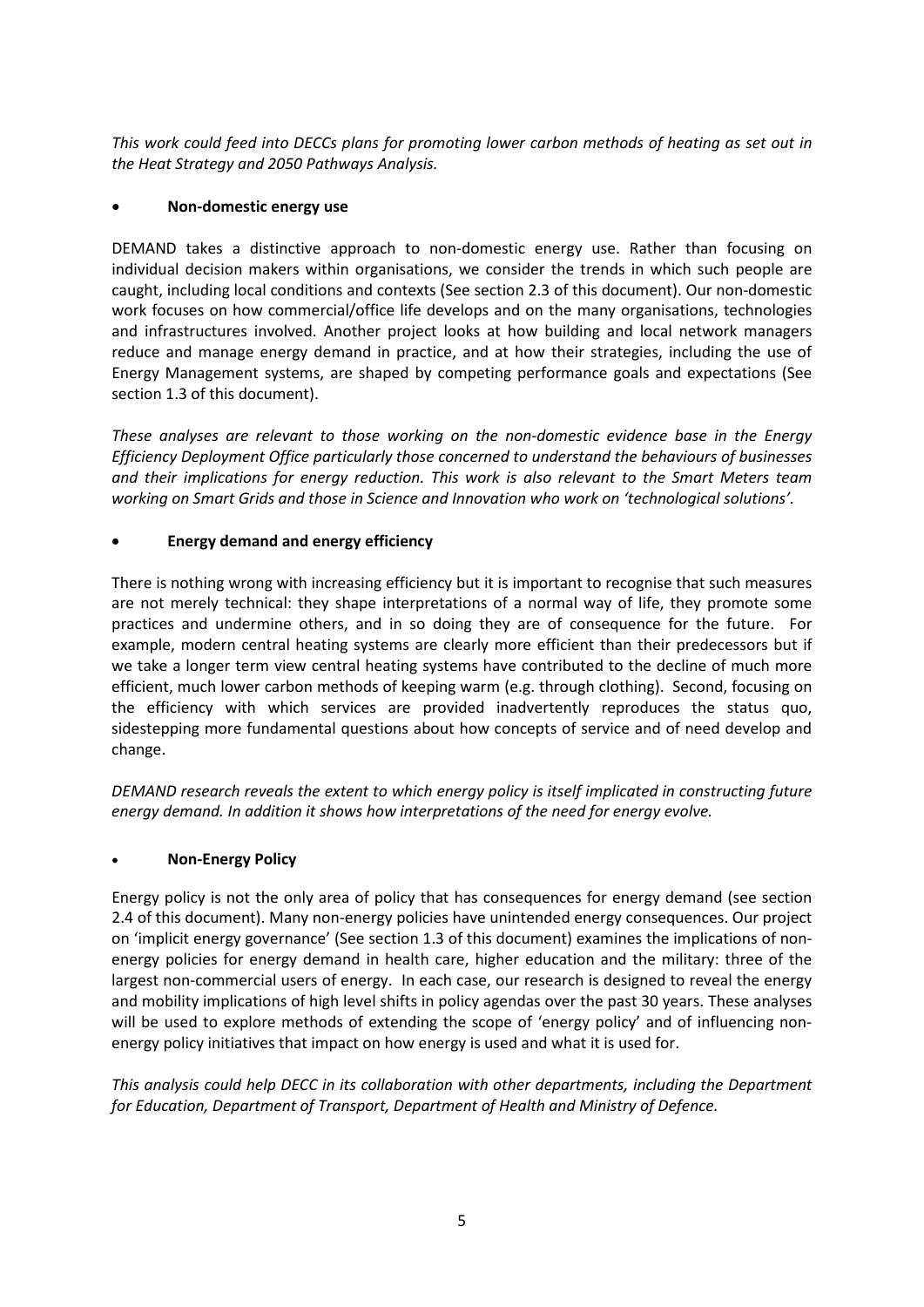## **A detailed response to 'Developing DECC's evidence base'**

We have organised our more detailed comments on the relation between DEMAND's research and DEB's priorities in two parts. Part 1, 'points of connection' engages with the sections of DEB that relate to:

- 1.1 energy use and efficiency
- 1.2 energy use in homes
- 1.3 energy use in non-domestic settings

Part 2, 'points of difference and productive debate', consists of a rather broader discussion of how DEB approaches the following topics:

- 2.1 energy demand and energy efficiency
- 2.2 behaviour and technology
- 2.3 terms and units of evaluation and analysis
- 2.4 understanding and promoting change.

### <span id="page-5-0"></span>**Part 1: points of connection**

#### <span id="page-5-1"></span>*1.1 Energy use and efficiency*

DEB places considerable emphasis on energy efficiency. In the section on 'Energy use and efficiency' DEB calls for more research and evidence (particularly from the social sciences) to inform methods of promoting the uptake and use of efficiency measures and to understand and remove barriers that prevent people from acquiring lower energy technologies or from using existing technologies more efficiently.

DEMAND research engages with different aspects of this agenda.

Projects in Theme 1 are directly relevant for understanding *when* energy is consumed – e.g. when in the day, week or year specific energy-using practices occur and hence when related equipment is in use. Our work on the temporal fixity and/or flexibility of different practices (e.g. laundry, eating) is important in anticipating potential 'barriers' to change (DEB 4.14, p19, and DEB 4.7, p17). In addition, our work on the social distribution and patterning of energy-demanding practices reveals relevant trends and differences that are disguised by generic analyses of average energy consumption.

More specifically:

We are using time-use data to better understand the timing of energy-demanding practices (cooking, heating, laundry, using IT, travelling by car) across society. For example, when do such practices take place? Which energy demanding practices are enacted at the same time? Which practices generally occur in a patterned sequence? Which are more flexible? *Outputs: DEMAND seminars for DECC on time use and energy demand (December 2013: [http://www.demand.ac.uk/15/01/2014/presentation-given-at-decc-10-december-2013/\)](http://www.demand.ac.uk/15/01/2014/presentation-given-at-decc-10-december-2013/); and on smart meters (May 2014); workshop on rhythms of demand [http://www.demand.ac.uk/events/event/shifting-routines-changing-demand-workshop-28-](http://www.demand.ac.uk/events/event/shifting-routines-changing-demand-workshop-28-29-may/) [29-may/\)](http://www.demand.ac.uk/events/event/shifting-routines-changing-demand-workshop-28-29-may/). Papers to be published in 2015 include: Ben Anderson on the flexibility of laundry; Mathieu Durand-Daubin on the rhythms of cooking and eating and Jillian Anable/Giulio Mattioli on car-dependent practices. Contacts: Ben Anderson, [\(B.Anderson@soton.ac.uk\)](mailto:B.Anderson@soton.ac.uk);*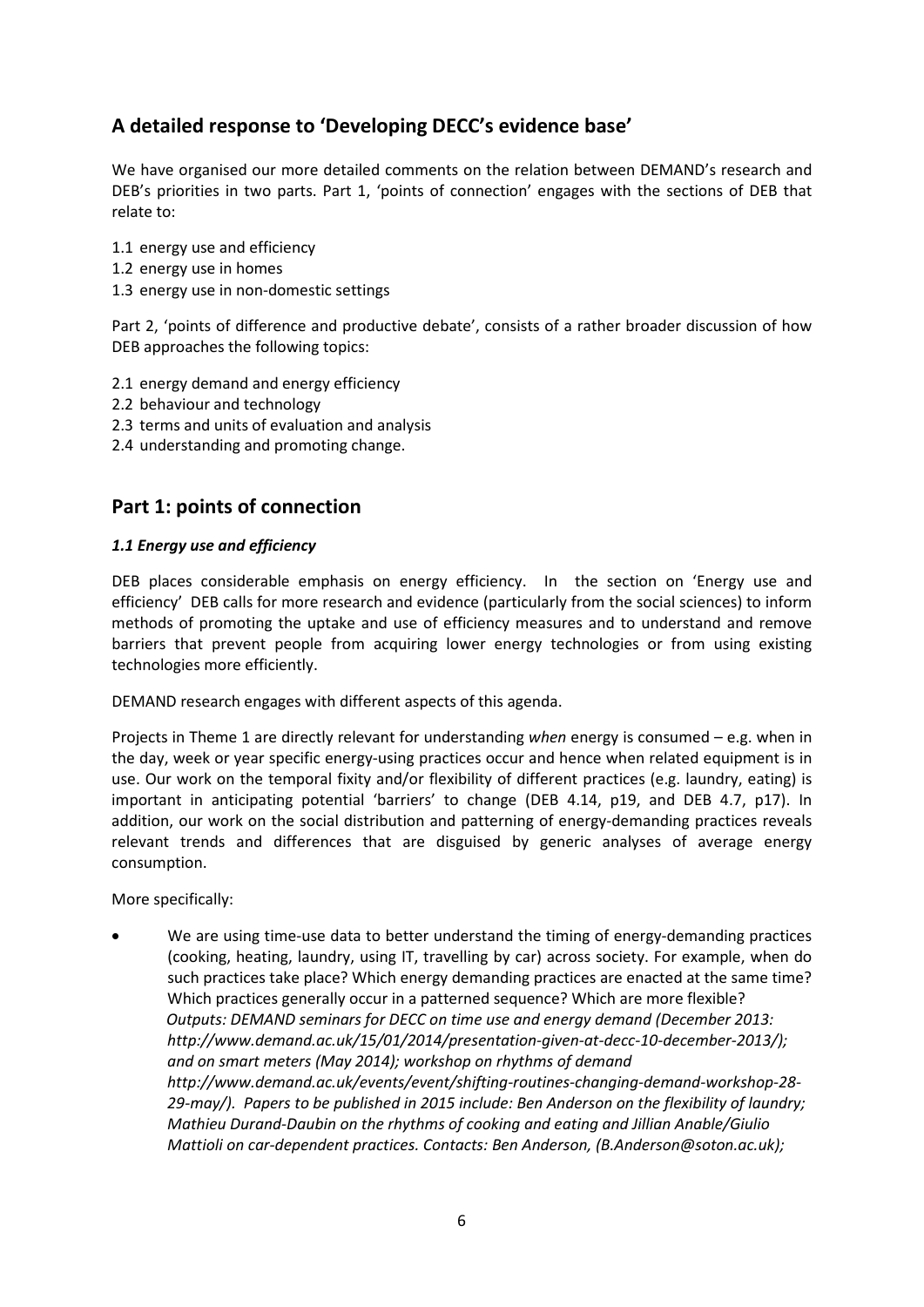*Mathieu Durand-Daubin (mathieu.durand-daubin@edf.frl) and Jillian Anable (jillian.anable@abdn.ac.uk).*

• Other research in Theme 1 will provide further insight into where people are at different times of the day, the week and the year, and hence where energy-demanding practices are enacted. For example, patterns of being at home or at work are significant for understanding which equipment is turned on and off, and when this happens. This work also shows how patterns of mobility and energy demand interact. *Outputs: papers to be published in 2015 on where people are at peak hours, what they are doing, and what this means for energy demand. Contact: Jacopo Torriti* 

*(j.torriti@reading.ac.uk).*

• We are examining variations in a range of energy-demanding practices (by social class, age, life course), again showing how these variations impact on the extent, timing and distribution of energy demand.

*Outputs: paper to be published in 2015: contact Ben Anderson (b.anderson@soton.ac.uk)*

• Project 2.1, 'Domestic IT use' will provide detailed insight into the changing uses of home IT (broadly defined). It will show when, how and for how long different types of home IT/entertainment related equipment are used – and what impact this is having on what else people do. This project starts in July 2014 and will collect new empirical data through detailed case studies of a diverse sample of households and individuals. *Outputs: due from mid 2015 will include papers on changes in home IT and its uses, and on what such changes mean for other energy-related practices. Contact Mike Hazas (m.hazas@lancaster.ac.uk).*

#### *Links with DECC*

*In combination these research outputs could help inform DECC's work on Smart Meters and Smart Grids, for example, identifying the potential impact of smart metering on different practices, the scope for temporal flexibility, and the implications this would have on load shifting etc. DEMAND's research could also contribute to DECC's evidence base on Energy Saving Products. Research on differences and patterns within and between social groups will be potentially relevant for the Fuel Poverty Team and the Big Energy Saving Network Team in DECC. Finally, DEMAND's work in this area could be of interest to Customer Insight team and more generally the Consumers and Households Directorate, to help form a better understanding of social variation and difference.*

#### <span id="page-6-0"></span>*1.2 Energy use in homes*

DECC is interested in evidence that "will continue to improve our understanding of actual energy use in homes…" in order to improve energy efficiency and move towards lower carbon methods of heating (DEB p5).

DEMAND research approaches the topic of 'energy use in homes' from different points of view. As discussed above, Theme 1 deals with questions of timing and of when energy use occurs. DEMAND research also provides important insight into how homes, what people do at home, and heating practices co-evolve. Two projects specifically address issues of home heating:

• Project 2.4: 'The dynamics of energy use in daily life', considers and compares experiences and related patterns of energy demand over the life course. The methodological focus is not on the home as such, but on the full range of practices enacted by people of different ages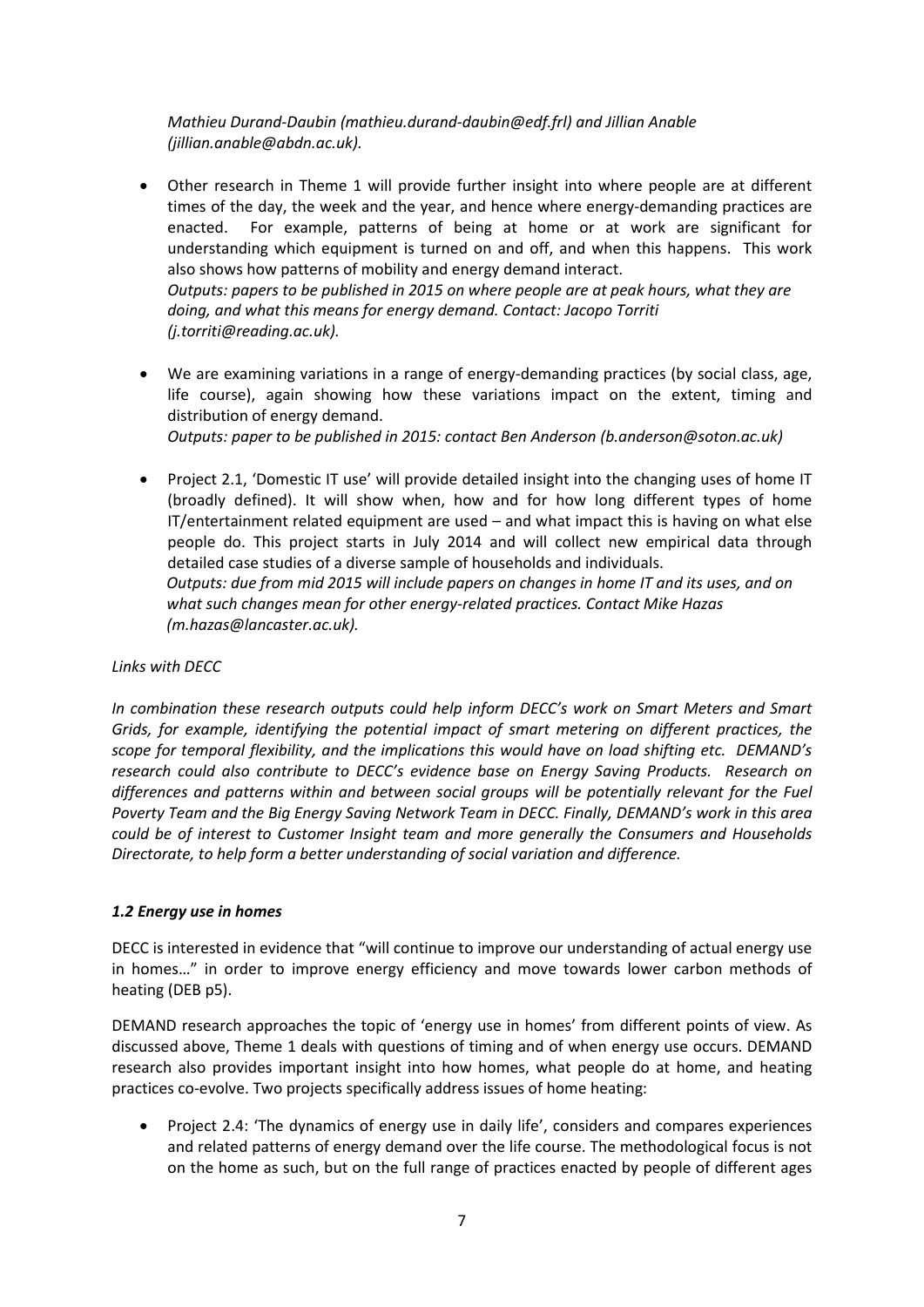(planned sample of around 24 households in the UK, 24 in France). The idea is to 'follow' the energy demand entailed in all aspects of daily life (at work, at school, leisure, etc.), including the home and home heating. This method will allow us to understand the consequences of everyday practice for energy-related actions including end-use 'behaviour' and investment. The comparative approach will help determine shared and culturally specific features of social practices and associated energy demands, and reveal a range of higher and lower energy versions of 'normal' ways of life.

*Output: This project starts in mid 2015. For further details contact Gordon Walker [\(g.p.walker@lancaster.ac.uk](mailto:g.p.walker@lancaster.ac.uk)*) *or Sylvie Douzou (Sylvie.Douzou@edf.fr).*

• Project 3.1: 'Adapting infrastructure for a lower carbon society', shows how and why different energy using practices have changed across the decades, from the 1940s to the present day. This project has to do with the changing infrastructure of the home and the opportunities it affords to consume energy. We are focusing in particular on how ideas of 'normal' standards –of heating (e.g. room temperature), bathing and laundering (hot water) – evolved alongside the introduction of gas and electricity and the relative decline in solid fuel between the 1920s and 1970s. We are also looking at how visions of future living are made real in building design and planning, and at how existing buildings are adapted as conventions and practices develop.

*Output: This project will produce a series of papers to be published in 2015, some focusing more on the historical data, others on the role of professions and planners, and on the ways in which infrastructures and social practices shape each other. Contact: Elizabeth Shove [\(e.shove@lancaster.ac.uk\)](mailto:e.shove@lancaster.ac.uk); Frank Trentmann (f.trentmann@bbk.ac.uk) and Matt Watson (m.watson@sheffield.ac.uk.)*

#### *Links with DECC*

*These parts of the DEMAND programme contribute to the DECC agenda by showing how and why methods and habits of heating vary and persist across the life course and between cohorts, and how this affects energy demand. This work is critical for understanding actual energy use in homes. It shows that demand depends on the changing infrastructure of the home and on the ways of life that such technologies enable. Outputs from this work could feed into DECCs plans for promoting lower carbon methods of heating as set out in the Heat Strategy and 2050 Pathway Analysis. They could also inform scenarios and methods of anticipating future energy demand.*

#### <span id="page-7-0"></span>*1.3 Energy use in non-domestic settings*

DEB notes that the "The evidence base for energy efficiency and low carbon heat is less developed in business, industry and the public sector, due to the heterogeneity of the sectors…" and observes that "We want to understand more about how different types of organisations make energy-related decisions…" (DEB p5). DEMAND's work in the non-domestic sector provides an understanding not of individual decision-makers, but of the trends in which such people are caught, again underlining the significance of local conditions and contexts. There are three projects which consider non-domestic energy use.

• Project 3.2, 'Negotiating needs and expectations in commercial buildings', will show how office buildings, office technologies and associated forms of energy demand are tied into the nature of office work itself. This research focuses on the changing meaning and nature of office work and on the different organisations (facilities managers, developers, standards bodies, business organisations etc.), technologies and infrastructures involved. We address these issues through case studies of office buildings of different vintage, concentrating on moments of renewal and upgrading.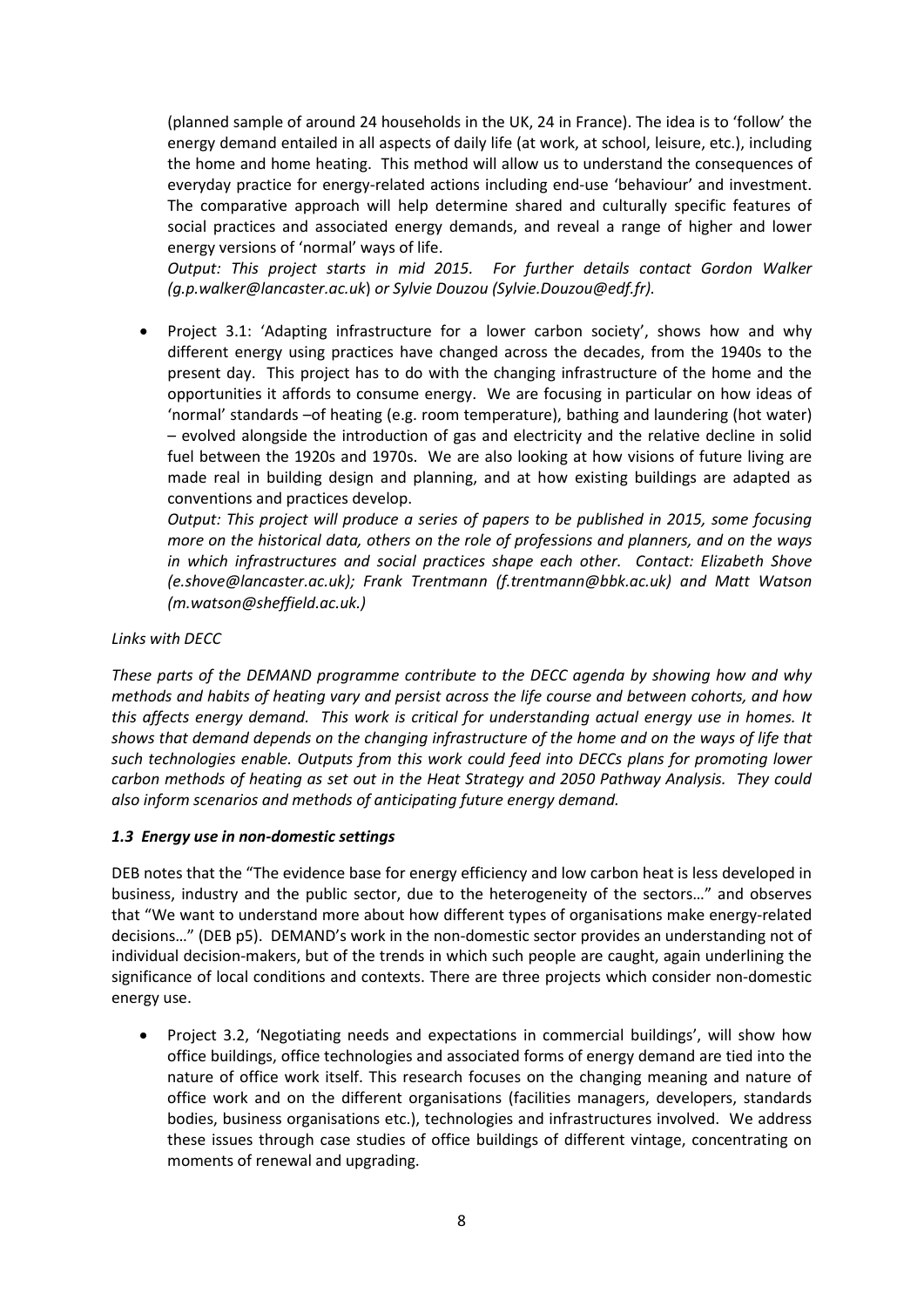*Output: This project starts in September 2014. We expect to publish in 2015, and are likely to be writing about the part that standards play in stabilising and changing expectations, about the energy implications of different rates and styles of refurbishment, and about moments and opportunities for intervention. Contact John Connaughton (j.connaughton@reading.ac.uk) and James Faulconbrige (j.faulconbridge@lancaster.ac.uk).*

- Project 3.4, 'Monitoring and controlling energy demand', looks at how building and local network energy managers reduce and manage energy demand in practice, how their strategies, including use of Energy Management systems, are shaped by competing performance goals and expectations, and the types of skill, intuition and judgement involved *Output: this project starts in May 2015. For more information contact Gordon Walker (g.p.walker@lancaster.ac.uk*).
- Project 4.3, 'Implicit energy governance', examines the implications of non-energy policies on energy demand in health care, higher education and the military. These are three of the largest non-commercial consumers of energy, and as such provide revealing sites in which to identify the energy and mobility implications of high level shifts in policy agendas over the past 30 years.

*Output: this work starts in October 2015. In addition, we are planning to organise a series of seminars, developing this part of the DEMAND agenda and exploring different aspects of non-energy policy. We have produced on short article on this topic: [http://www.demand.ac.uk/24/10/2013/school-holiday-shakeup-brings-unintended](http://www.demand.ac.uk/24/10/2013/school-holiday-shakeup-brings-unintended-consequences-article-in-the-conversation/)[consequences-article-in-the-conversation/.](http://www.demand.ac.uk/24/10/2013/school-holiday-shakeup-brings-unintended-consequences-article-in-the-conversation/) Contact Elizabeth Shove [\(e.shove@lancaster.ac.uk\)](mailto:e.shove@lancaster.ac.uk) or Jan Selby [\(j.selby@sussex.ac.uk\)](mailto:j.selby@sussex.ac.uk).*

#### *Links with DECC*

*Our work on needs and expectations in commercial offices contributes to an understanding of changing energy demand in the non domestic sector. This is relevant to those working on the nondomestic evidence base in the Energy Efficiency Deployment Office, particularly those concerned with the 'behaviours' of businesses and their implications for energy reduction.*

*Our work on monitoring and controlling energy demand will provide insight into the ongoing balancing of energy supply and demand. This project is important in assessing the limits of 'technological' solutions in specific situations and in determining future prospects for the design and operation of institutional scale smart 'micro-grids'. It will be relevant for the Smart Meters team working on Smart Grids as well as those in Science and Innovation who work on technological solutions.*

*DEMAND's research on the topic of 'implicit energy governance' and non-energy policy more broadly provides an opportunity to acknowledge and engage with policy initiatives that have a high level impact on how energy is used and what it is used for. This analysis could help DECC in its collaboration with other departments, including the Department for Education, Department for Transport, Department of Health and Ministry of Defence.*

#### <span id="page-8-0"></span>**Part 2: Points of difference and debate**

In this part we comment on how questions of energy demand and efficiency are addressed within DEB. We discuss and challenge some of the assumptions DEB makes about the relation between behaviour and technology, the terms and units of evaluation and analysis, and what is involved in understanding and promoting change. In what follows we highlight dominant themes and omissions but acknowledge that DEB contains different interpretations and views of all these issues.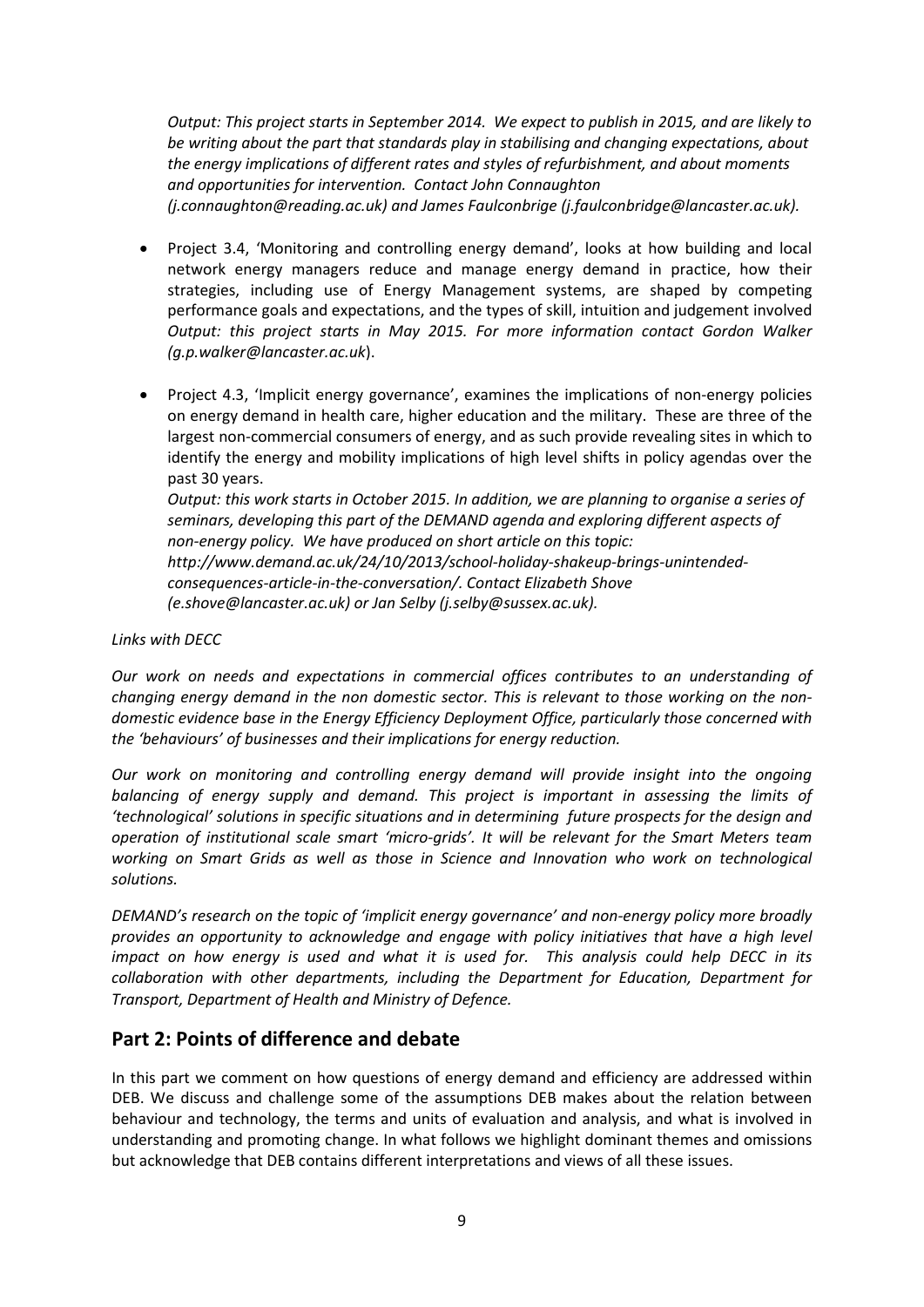#### <span id="page-9-0"></span>*2.1 Energy demand and energy efficiency*

DEB is quite clear about where the priorities lie: "We need to make sure our networks are reliable as we decarbonise our supplies, and as demand changes as a result of new technologies" (DEB p6). As DEB explains, the challenge is that of consistently meeting present levels of demand in a manner that is secure and 'decarbonised'. DEB repeatedly argues for a focus on "increasing the share of electricity and heat supplied from low carbon technologies" (DEB p11), and on the uptake and effective use of energy efficiency measures (DEB p16). In taking this approach, DEB does not address questions about need, including the 'need' for electricity.

The history of evolving energy demand (and the parallel histories of practices that use energy) suggests that needs - or in DEB's terms "present levels of demand" - are dynamic.<sup>[1](#page-9-1)</sup> This is important on two counts. First, thinking in terms of present levels of demand obscures the point that 'needs' continue to change and that there are quite different 'needs' for energy across society. Second a focus on the efficiency with which services are provided inadvertently reproduces the status quo, sidestepping more fundamental questions about the nature of energy-related services/needs and how they evolve.

Unlike DEB, DEMAND takes the production of need and demand as a central topic of analysis and enquiry. This takes various forms.

- DEMAND's historical work (project 3.1) demonstrates the rate at which expectations of 'normal' provision, for instance of heating in the home, have developed. Since the 1970s, indoor temperatures have risen by about 4 degrees Celsius and the insulation value of what people wear has dropped accordingly. It is true that central heating systems have become more efficient but in the meantime, and in part because of central heating, previously *more*  efficient methods of keeping warm (e.g. through clothing) have declined. By keeping the dynamic relation between technology and practice in view DEMAND keeps sight of these longer term trends in energy demand.
- Within Theme 1 we have reviewed interpretations and assumptions about 'present ways of life' as reproduced in a range of recent energy and transport policy documents. This exercise has allowed us to identify and discuss tensions and differences in taken-for-granted interpretations of need embedded in coexisting policy strategies. A working paper on this topic is due in 2014: contact Greg Marsden (g.r.marsden@its.leeds.ac.uk).
- Rather than taking the status quo for granted, the DEMAND centre's research focuses on instances in which the practices on which energy demand depends are themselves expanding, contracting and changing (e.g. business travel, home IT use etc.). This strategy allows us to compare *processes* of change across these domains.
- Project 4.1, 'Normality, need and entitlement', is designed to promote an informed debate about the range and extent of energy services that households have come to expect and that current energy measures/policies suppose and imply.

#### *Links with DECC*

 $\overline{\phantom{a}}$ 

*There is nothing wrong with increasing energy efficiency but it is important to recognise that such measures are not merely technical: they shape interpretations of present 'standards', they promote some practices and undermine others, and in so doing they are of consequence for the future. In* 

<span id="page-9-1"></span><sup>1</sup> See, for example, E. Shove (2003) *Comfort, Cleanliness and Convenience: the social organization of normality,*  Oxford: Berg.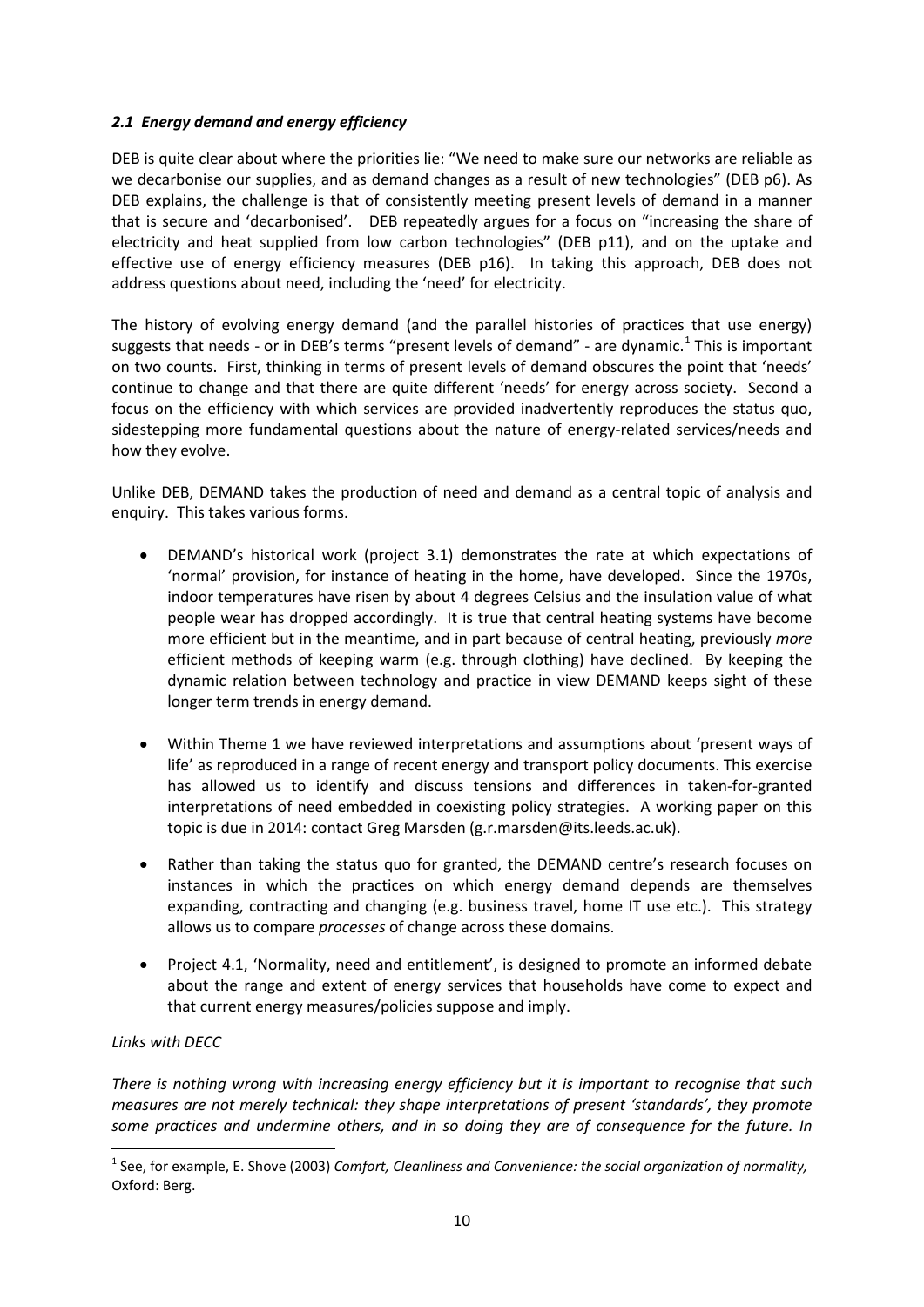*taking present needs for granted efficiency agendas reproduce the status quo. In reproducing current ways of life they legitimise and perpetuate demand for certain levels of heating, hot water, lighting, cooking, home entertainment etc., overlooking the point that present standards of living have a short social history, and that future needs are unlikely to be the same as those that pertain today.*

*DEMAND research can help energy and energy-related policy acknowledge the negotiability of future needs and services and identify opportunities for shaping these so as to reduce rather than perpetuate future demand. Good examples already exist. For instance, the Japanese 'Cool Biz' programme, launched in 2005, explicitly challenged the 'need' to maintain 22⁰C indoors and the 'need' to wear a business suit through the summer months. Rather than organising models of energy demand around standardised, 'present' ways of life, there is scope to explore and exploit the diversity and the dynamics of social practices as revealed by DEMAND research.*

#### <span id="page-10-0"></span>*2.2 Behaviour and technology*

DEB is not alone in highlighting the relationship between behaviour and technology. A common formulation is that behaviour needs to change if low carbon technologies are to be adopted and used, or if people are to make 'better' i.e. more efficient use of existing infrastructures and appliances (DEB p14). A variant of this approach is to look at how technologies 'perform' in use (DEB p18). The goal of understanding how technologies are adopted in practice makes sense, but it is important to recognise that this formulation of the problem rests on a rather clear distinction between technological potential on the one hand, and 'use' on the other.

DEMAND research focuses not on individual/user behaviour but on shared conventions and social practices. This might sound like a small semantic difference, but it is not. For DEMAND, figuring out 'how people heat their homes' is a matter of figuring out what homes are heated for. The spatial and temporal patterns of domestic heating have to do with changing interpretations of comfort, and with what goes on when and within different parts of the home (See project 3.1). Understanding these interactions is a matter of tracking and potentially steering changing concepts and practices – for example, of comfort and well-being. DEMAND consequently looks at how technologies, infrastructures and social practices co-evolve. For example, instead of asking how individuals use heating controls, we ask how heating systems and controls are themselves implicated in changing and shaping shared understandings of comfort (See projects 3.1 and 3.2).

In DEB, the technologies discussed range from heating controls through to the grid itself. Since technology is taken to be a coherent topic in its own right there is no attempt to differentiate between appliances and infrastructures. By contrast projects within DEMAND (e.g. project 3.1 and 3.2) distinguish between these different scales in order to develop more nuanced understandings of the potential to steer energy demand through significantly different forms of 'technological' intervention.

In short, DEMAND extends the DEB agenda, researching 'behaviour' and 'technology' at different scales and across different time frames, by:

- Collecting evidence about change and variation in the social distribution of relevant social practices and showing how this does and does not relate to the existence of specific technologies, infrastructures and systems of provision (Theme 1).
- Looking at how old and new infrastructures and technologies coexist and at how these material arrangements configure what people do and the energy demand that follows (Theme 3).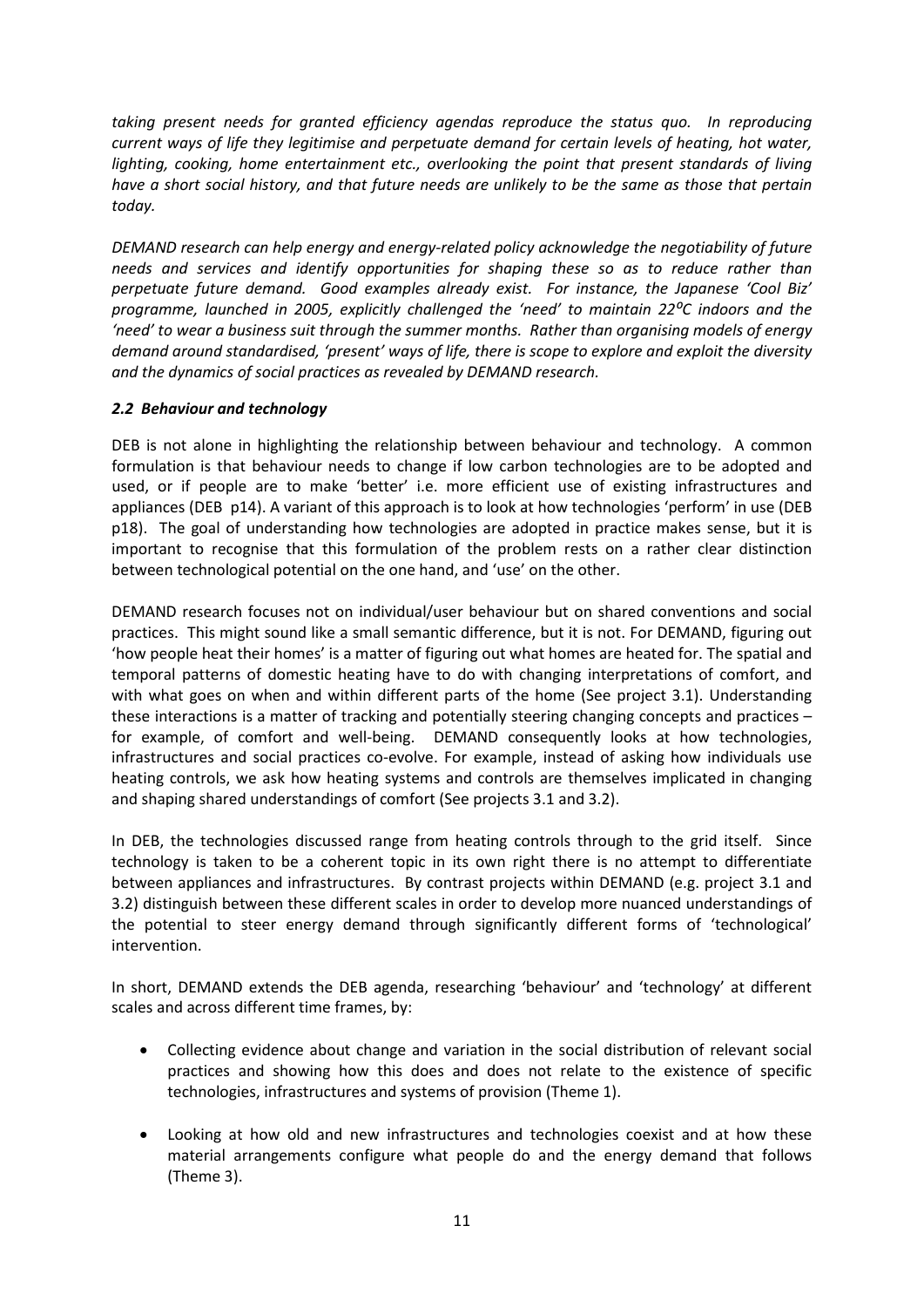- Looking at how analyses of co-existing technologies and co-evolving practices could be used to inform assessments of future demand, and to identify potential opportunities to for demand reduction (Theme 3).
- Showing how policy and other actors influence interdependent systems of technology/infrastructure and social practice (Themes 1-4) in order to identify potential sites for intervention and draw attention to opportunities that are overlooked by strategies that treat technology and behaviour as separate topics.

#### *Links with DECC*

*DEMAND contends that technologies of supply and systems of provision are integral to patterns of consumption and demand. In taking this approach we contribute, indirectly, to DEB's interest in 'Energy Production, Processing, Distribution and Markets'. For instance, Theme 1 provides insights into the timing of demand that are crucial for 'Electricity networks and system balancing' (DEB p33). This could be very useful for the Electricity Reform team as well as those working on smart grids within DECC.*

*DEB recognises that infrastructures and technologies endure: "the long economic and physical lives of many assets that produce or use energy mean that impacts of today's choices need to be considered in relation to possible future trajectories" (DEB p.15). As indicated above, DEMAND's research suggests that this observation should be turned into a topic of analysis and enquiry. Are certain practices, technologies and infrastructures more enduring than others, and what do these configurations mean for energy demand now and in the years ahead?*

*Third, DEMAND offers a more sophisticated account of the behaviour – technology relation. If taken to heart, this would reframe key aspects of DEB's approach and the research priorities that follow.* 

#### <span id="page-11-0"></span>*2.3 Terms and units of analysis*

Within DEB there is an interest in collecting evidence about "people/behavioural drivers", "buildings and technologies" and "energy use". These categories are significant because the way the field is carved up relates to an understanding of the nature and scope of policy intervention. Some of DEMAND's research is useful to the policy system as it is presently configured but as illustrated below, DEMAND research calls for and works with different methods and units of analysis.

• DEB seeks "to improve our understanding of how *people behave*, whether as individuals at home or work, or as part of communities, businesses or whole supply chains or workforces" (DEB p14). Organisations are approached in the same terms, hence: "We want to understand more about how different types of organisations make energy-related decisions…" (DEB p17), and again on p24: "Getting a better understanding of how investment decision-making works in practice, understanding what drives behaviour, including the role of key individuals, organisational culture, customers…" (DEB p24). As these extracts demonstrate, the purpose is to learn more about individual decision makers/decision-making on the grounds that they constitute possible subjects and sites of intervention.

By contrast, DEMAND's research takes questions of institutional and organisational change as the topic of enquiry, and does not reduce these to the beliefs and actions of individual 'decision-makers'. For example, project 3.2 will be looking at how office life is shaped and changed through the shared and interlocking practices of facilities management, office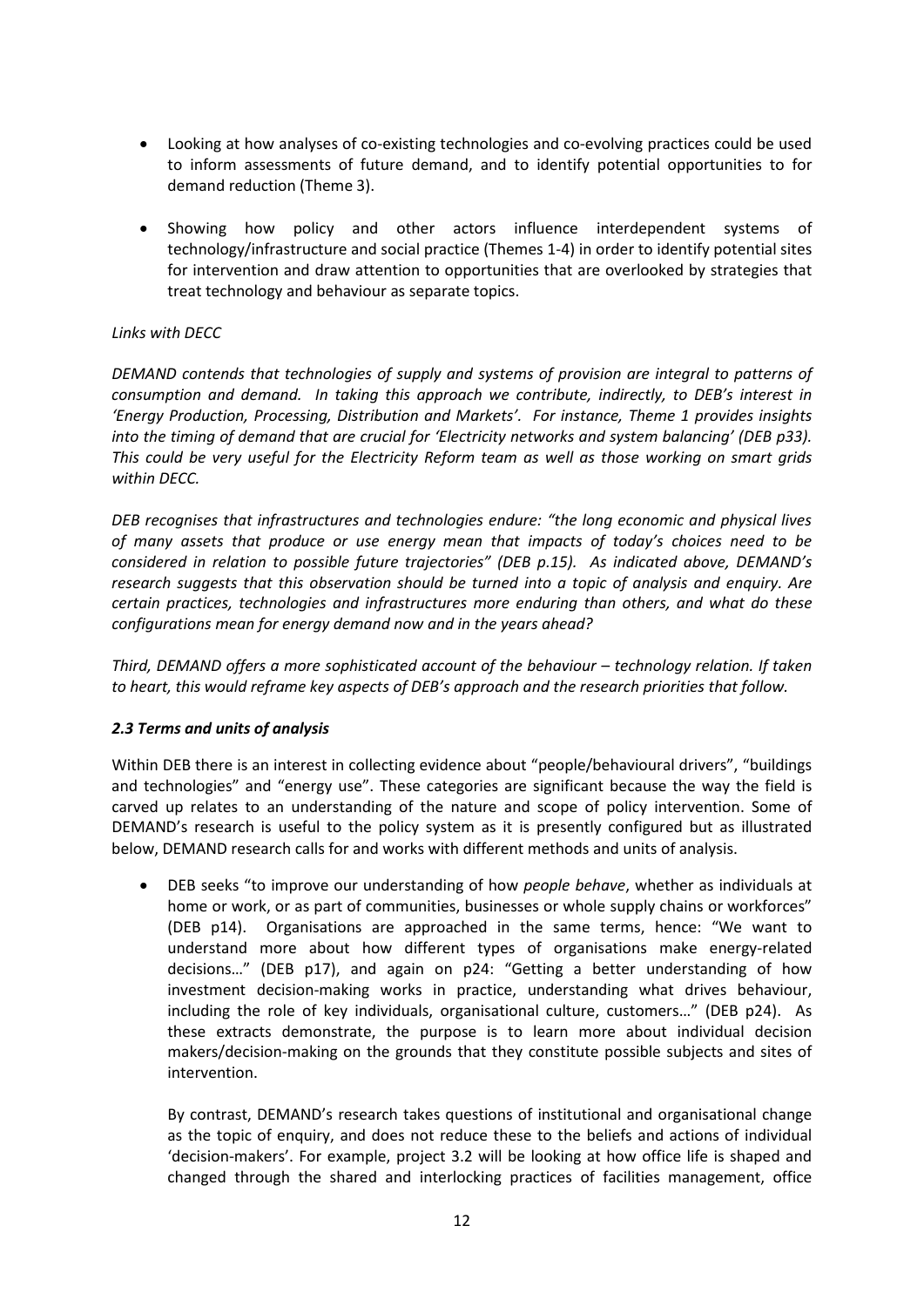development, standards bodies etc., and through the circulation of specific technologies and appliances – e.g. air-conditioning; server rooms, computers etc. This approach allows us to show how policy has a bearing not (only) on individual choices, but on the longer term development of what are taken to be normal working practices.

- DEB is interested in studying *buildings and technologies* in use. Examples referred to include the Energy Follow Up Survey which "looks in detail at the dwelling and occupant characteristics", plus "a study looking at the real world savings of solid wall insulation…" (DEB p20). Such enquiries preserve the basic idea that people use technologies to meet preexisting needs. As described above (section 2.2 of this document), sharp distinctions between technology on the one hand, and user behaviour on the other close off critical lines of enquiry. Such approaches obscure the fact that that patterns of use are part of longer term trajectories and webs of social practice, and that technologies are consistently involved in making and not just meeting consumers' needs (See DEMAND research across Themes 1- 4).
- DEB outlines the potential for collecting and exploiting (smart) metered data about domestic and non-domestic *energy use*. The hope is that more detailed data on electricity demand will help "refine policy" (DEB p22). However, knowing how much energy is used and when, does not of itself, provide much insight into the range and characteristics of the energyusing practices involved, or into how they are changing. In response, DEMAND (Theme 1) has developed methods of showing how practices are sequenced and linked in space and time. By working with new units of data collection and analysis (e.g. by focusing on practices rather than on energy as such) DEMAND's research reveals new sites and opportunities for intervention. For example, many areas of non-energy policy (employment/working hours; education policy; planning) have a bearing on the temporal order of the day and hence on peaks in travel and in electricity demand.

*Outputs include DEMAND working paper 4 "Categories, Concepts and Units: Energy in and Through Time" [http://www.demand.ac.uk/category/working-papers/.](http://www.demand.ac.uk/category/working-papers/) For other relevant papers see section 1.1 above.*

#### *Links with DECC*

*DEMAND research could be used to develop and inspire wide ranging debate about the terms and units of analysis and about how problems of energy demand are conceptualised and framed.*

#### <span id="page-12-0"></span>*2.4 Understanding and promoting change*

Interpretations of policy relevant evidence reflect underlying theories about how change comes about and whether and how it can be steered. DEB represents a variety of different perspectives. In some places, DEB assumes that the energy system will simply respond to policy intervention: "In order to achieve our objectives, and as a result of our policies, our energy mix will change, and different energy vectors will be used for different purposes" (DEB p35). Similar ideas underpin the view that energy supplies will be decarbonised and that new technologies will be taken up – hence "We need to make sure our networks are reliable as we decarbonise our supplies, and as demand changes as a result of new technologies" (DEB p6).

In other parts of DEB the energy system appears to have a dynamic of its own, for example, "… people at home consume nearly a third of total UK energy and this share is rising over time" (DEB p18). Similarly, "We expect that electricity will have an increasing role in meeting our needs… Our needs vary daily and annually – and these characteristics will also change in the future…". (DEB p32).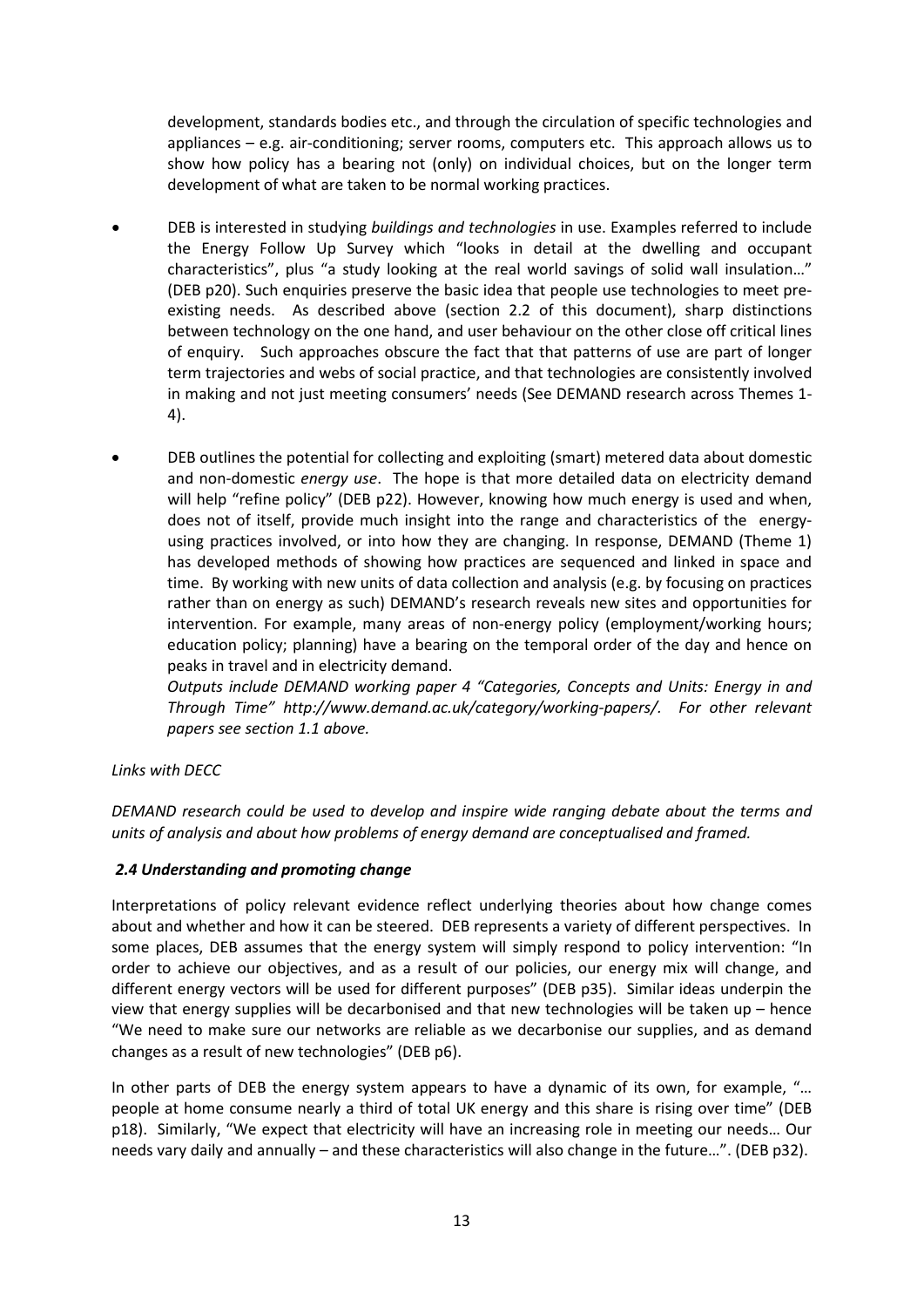Elsewhere, DEB implies that policy is capable of influencing the drivers and barriers that affect purchasing decisions made by individuals in domestic and non-domestic settings. This is consistent with the view that successful interventions (what works) at one place and time might be applied again in other times and places. DEB explains that "We need evidence to help us see what really works..." (DEB p4), arguing that such an understanding can be used "to inform future policy development" (DEB p13). Because the emphasis is on 'what' worked, not on 'how' and 'why' it worked, research/evaluation in this vein is unlikely to identify the historically and contextually specific mechanisms involved. The project of identifying 'transferable' conclusions rests on a specific (but unstated) theory of change involving driving factors, barriers, etc. As such it takes the mechanisms of policy influence for granted and does not enquire further into how change actually comes about, or the role of policy within those processes.

DEMAND is in a position to make a potentially important contribution by challenging and questioning these understandings of change and related assumptions about knowledge, transferability and the role of policy.

• Across the DEMAND research programme we are looking at how energy-demanding practices come to be as they are, how they change, and how different forms of policy making have a bearing on these processes. Our approach is to focus on core questions about what energy is for. This leads us to adopt and develop forms of analysis and evaluation rooted in fundamentally different methods of understanding how social practices and related patterns of energy demand emerge, persist and disappear.

The relation between different areas of policy is of concern to DECC and to DEMAND. For example, DEB says there is interest in "understanding how our policies interact from the perspective of people and institutions: for instance, identifying risks and opportunities with the delivery of smart metering, the Green Deal and the Renewable Heat Incentive" (DEB p15). There is further recognition of the need to understand how policy portfolios intersect: "how we can look across our and other government departments' policy portfolios to understand the interactions" (DEB p.13-14), and "…we need to understand the interactions between different sectors (such as how action on heat influences the requirements for electricity generation); [… ] In understanding these trade-offs we also need to understand how policies interact – for example on a national and European level." (DEB p15).

• DEMAND's approach allows and in a sense requires us to consider changes in what energy is for where ever and however they occur. As such our research is likely to reveal points of connection between and beyond the sectors and policy divisions around which DEB is organised. One obvious example relates to transport. Within DEB, the policy to switch from petrol to electric vehicles is mentioned, but only in relation to the potential for electric vehicles to act as an 'energy storage technology'. From DEMAND's point of view, questions of transport and mobility are much more significant for energy demand than this analysis would imply. For example, daily and seasonal variations in energy demand map on to differences in what people do and where such practices are enacted through the day, the week and the year. These issues of spatial and temporal organisation are even more important for energy demand if transport is increasingly dependent on electricity. More broadly DEMAND's research will identify opportunities for using 'non-energy policy' as a means of significantly transforming energy demand.

#### *Links with DECC*

*DEMAND research could be used to develop and inspire wide ranging debate about how policy has effect, and about how change comes about.*